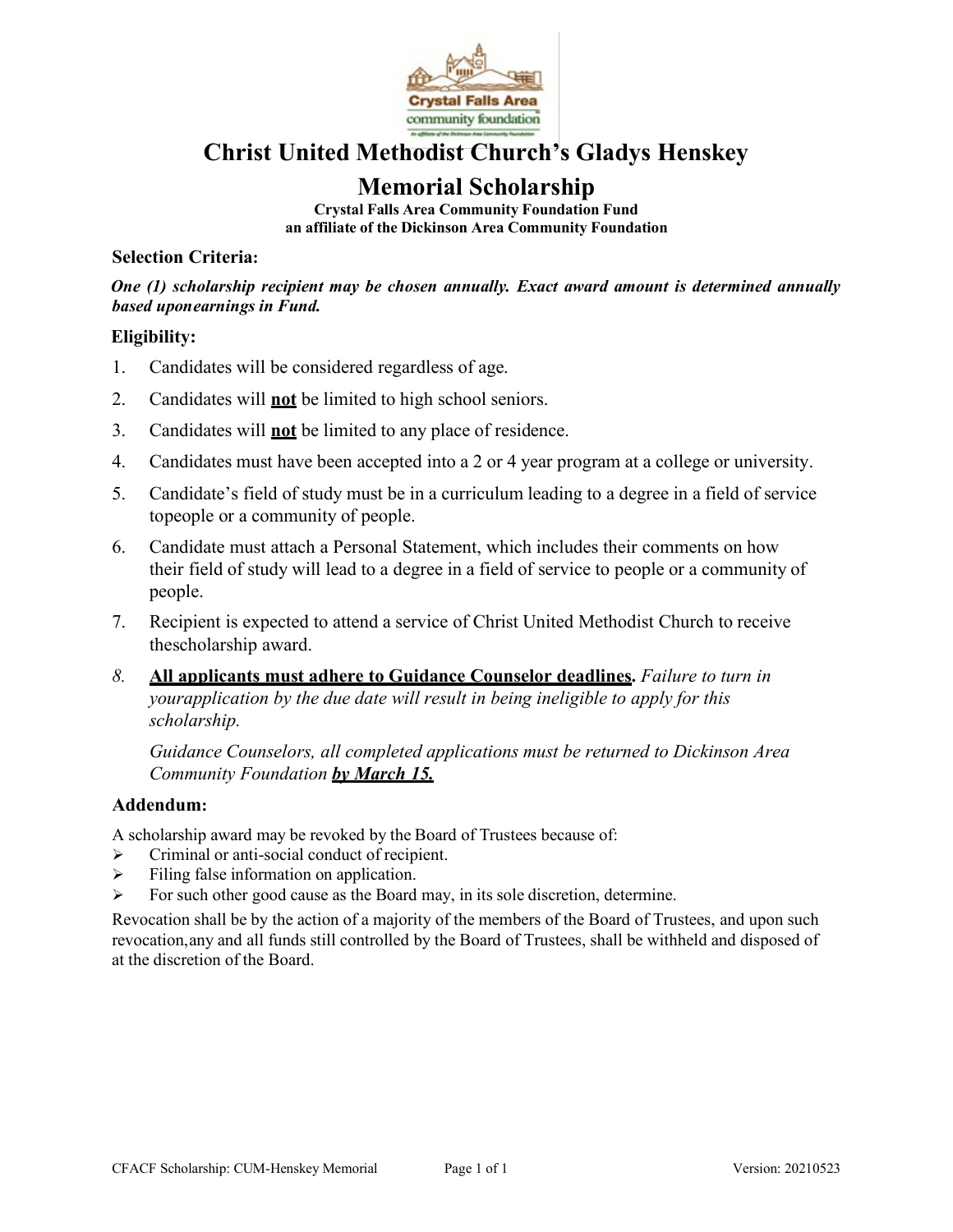

# *Christ United Methodist Church's Gladys Henskey Memorial Scholarship*

**Crystal Falls Area Community Foundation Fund an affiliate of the Dickinson Area CommunityFoundation**

| <b>Date</b>                                                               |                                                                  |                                                                                                    |
|---------------------------------------------------------------------------|------------------------------------------------------------------|----------------------------------------------------------------------------------------------------|
| <b>Full Name</b>                                                          |                                                                  |                                                                                                    |
| <b>Street Address</b>                                                     |                                                                  |                                                                                                    |
| <b>City ST ZIP Code</b>                                                   |                                                                  |                                                                                                    |
| Home & Cell Phone                                                         |                                                                  |                                                                                                    |
| <b>E-Mail (Required)</b>                                                  |                                                                  |                                                                                                    |
|                                                                           |                                                                  | In what extra-curricular activities did you participate in? (Include both in-school activities and |
| volunteer activities outside of school)                                   |                                                                  |                                                                                                    |
|                                                                           |                                                                  |                                                                                                    |
|                                                                           |                                                                  |                                                                                                    |
|                                                                           |                                                                  |                                                                                                    |
|                                                                           |                                                                  |                                                                                                    |
|                                                                           |                                                                  |                                                                                                    |
|                                                                           |                                                                  |                                                                                                    |
|                                                                           |                                                                  |                                                                                                    |
|                                                                           |                                                                  |                                                                                                    |
|                                                                           |                                                                  |                                                                                                    |
|                                                                           |                                                                  |                                                                                                    |
| Did you work during the school year?                                      |                                                                  | If yes, how many hours/week?                                                                       |
| Name of college or university you plan to attend:                         |                                                                  |                                                                                                    |
| Have you applied for admission?                                           |                                                                  |                                                                                                    |
| Have you been accepted?                                                   |                                                                  |                                                                                                    |
| Intended field of study:                                                  |                                                                  |                                                                                                    |
| Have you applied for other scholarships?                                  |                                                                  |                                                                                                    |
| Have you been granted a scholarship? If so, name of scholarship & amount: |                                                                  |                                                                                                    |
|                                                                           |                                                                  |                                                                                                    |
|                                                                           |                                                                  |                                                                                                    |
|                                                                           |                                                                  |                                                                                                    |
|                                                                           |                                                                  |                                                                                                    |
|                                                                           |                                                                  |                                                                                                    |
|                                                                           |                                                                  |                                                                                                    |
| Please include the following with the application:                        |                                                                  |                                                                                                    |
| 1.                                                                        |                                                                  | A personal statement which includes your comments on how your field of study will lead to a        |
| Copy of high school transcripts                                           | degree in a field of service to people or a community of people. |                                                                                                    |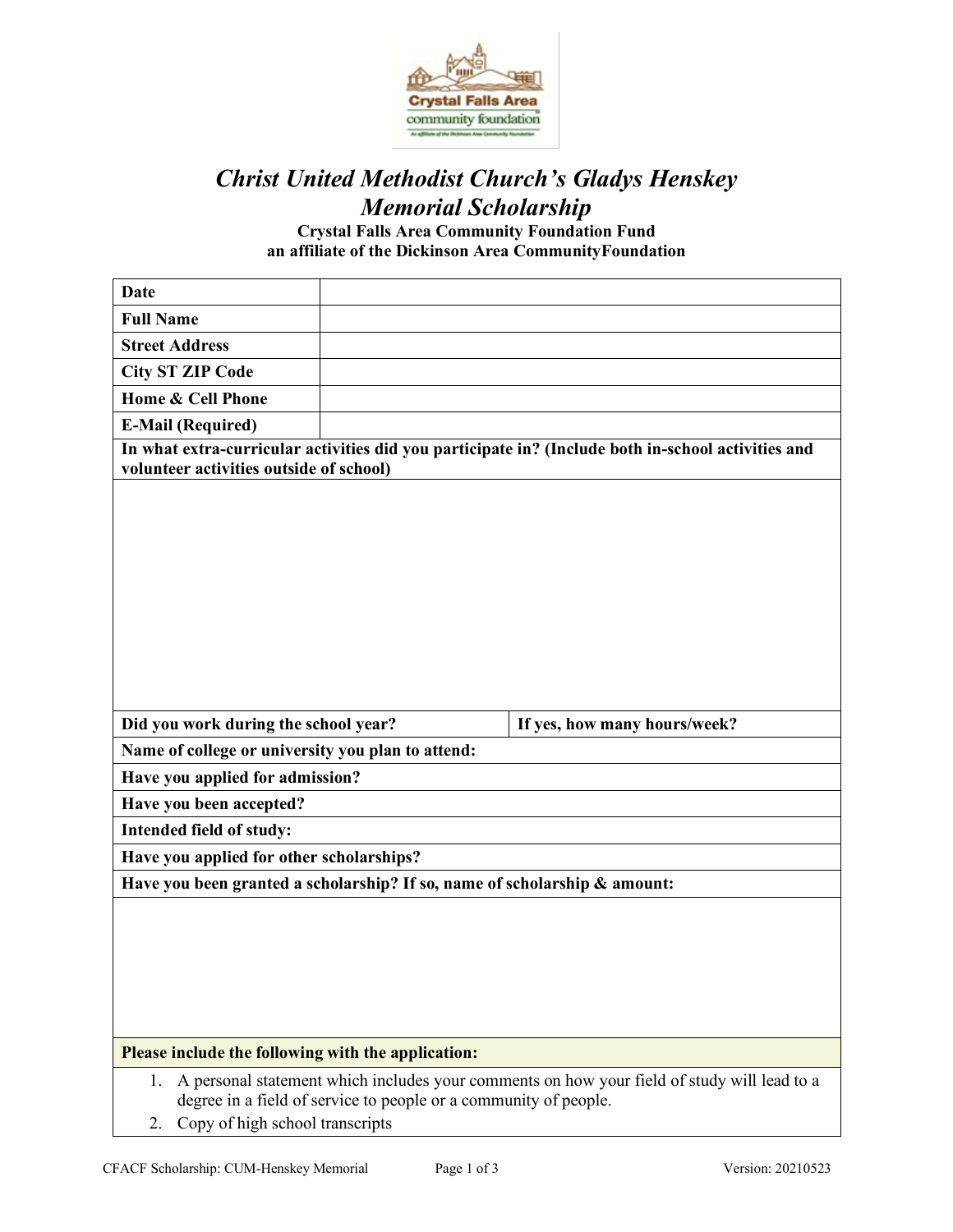

| Recipient of this scholarship must attend a service at the Christ United Methodist Church to |
|----------------------------------------------------------------------------------------------|
| receive the scholarship award. Is this acceptable to you?                                    |

#### **Application Deadline**

**All applicants must adhere to the Guidance Counselor deadlines**. Guidance counselors must forward applications to Dickinson Area Community Foundation by March 15.

#### **Agreement and Signature**

By submitting this application, I affirm that the facts set forth in it are true and complete. I understand any false statements, omissions, or other misrepresentations made by me on this application may result in rejection of this application.

Name (printed)

Signature

Date

### **Parent Application Form**

Name of parent or guardian completing this form:

Home address:

Phone:

Email Address:

**Do you have any dependents other than your own family or other extenuating circumstances that should be considered? If yes, please explain:**

**Note here any statements you may wish to make which assist the scholarship selection committee in consideration of the applicant:**